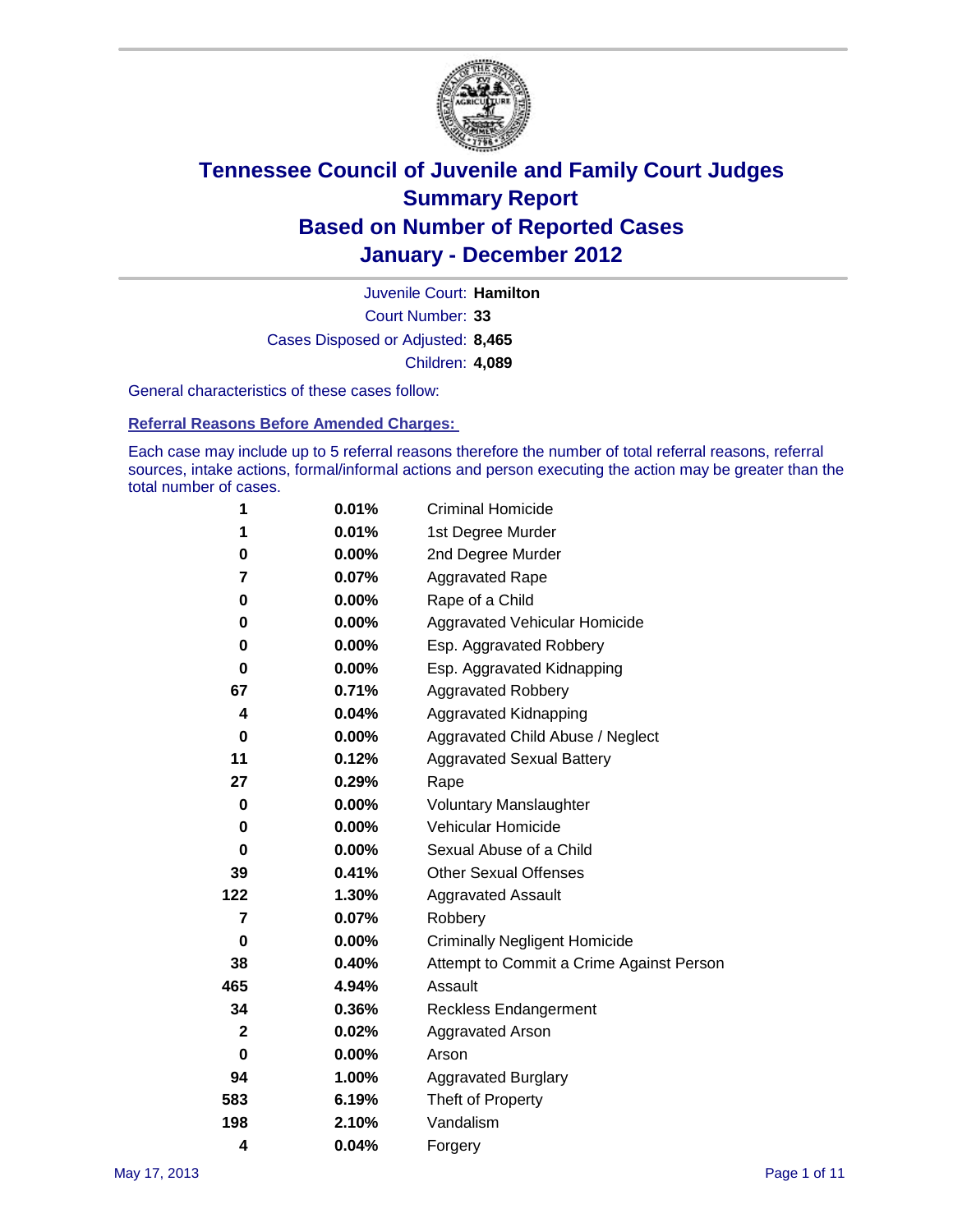

Court Number: **33** Juvenile Court: **Hamilton** Cases Disposed or Adjusted: **8,465** Children: **4,089**

#### **Referral Reasons Before Amended Charges:**

Each case may include up to 5 referral reasons therefore the number of total referral reasons, referral sources, intake actions, formal/informal actions and person executing the action may be greater than the total number of cases.

| $\bf{0}$     | 0.00% | <b>Worthless Checks</b>                                     |
|--------------|-------|-------------------------------------------------------------|
| 11           | 0.12% | Illegal Possession / Fraudulent Use of Credit / Debit Cards |
| 87           | 0.92% | <b>Burglary</b>                                             |
| 16           | 0.17% | Unauthorized Use of a Vehicle                               |
| 3            | 0.03% | <b>Cruelty to Animals</b>                                   |
| 22           | 0.23% | Sale of Controlled Substances                               |
| 80           | 0.85% | <b>Other Drug Offenses</b>                                  |
| 246          | 2.61% | <b>Possession of Controlled Substances</b>                  |
| 1            | 0.01% | <b>Criminal Attempt</b>                                     |
| 9            | 0.10% | Carrying Weapons on School Property                         |
| 105          | 1.12% | Unlawful Carrying / Possession of a Weapon                  |
| 35           | 0.37% | <b>Evading Arrest</b>                                       |
| 18           | 0.19% | Escape                                                      |
| 18           | 0.19% | Driving Under Influence (DUI)                               |
| 147          | 1.56% | Possession / Consumption of Alcohol                         |
| 33           | 0.35% | Resisting Stop, Frisk, Halt, Arrest or Search               |
| 14           | 0.15% | <b>Aggravated Criminal Trespass</b>                         |
| 16           | 0.17% | Harassment                                                  |
| $\bf{0}$     | 0.00% | Failure to Appear                                           |
| 15           | 0.16% | Filing a False Police Report                                |
| 39           | 0.41% | Criminal Impersonation                                      |
| 371          | 3.94% | <b>Disorderly Conduct</b>                                   |
| 88           | 0.93% | <b>Criminal Trespass</b>                                    |
| 15           | 0.16% | <b>Public Intoxication</b>                                  |
| 1            | 0.01% | Gambling                                                    |
| 76           | 0.81% | Traffic                                                     |
| $\mathbf{2}$ | 0.02% | <b>Local Ordinances</b>                                     |
| $\mathbf{2}$ | 0.02% | Violation of Wildlife Regulations                           |
| 142          | 1.51% | Contempt of Court                                           |
| 817          | 8.68% | Violation of Probation                                      |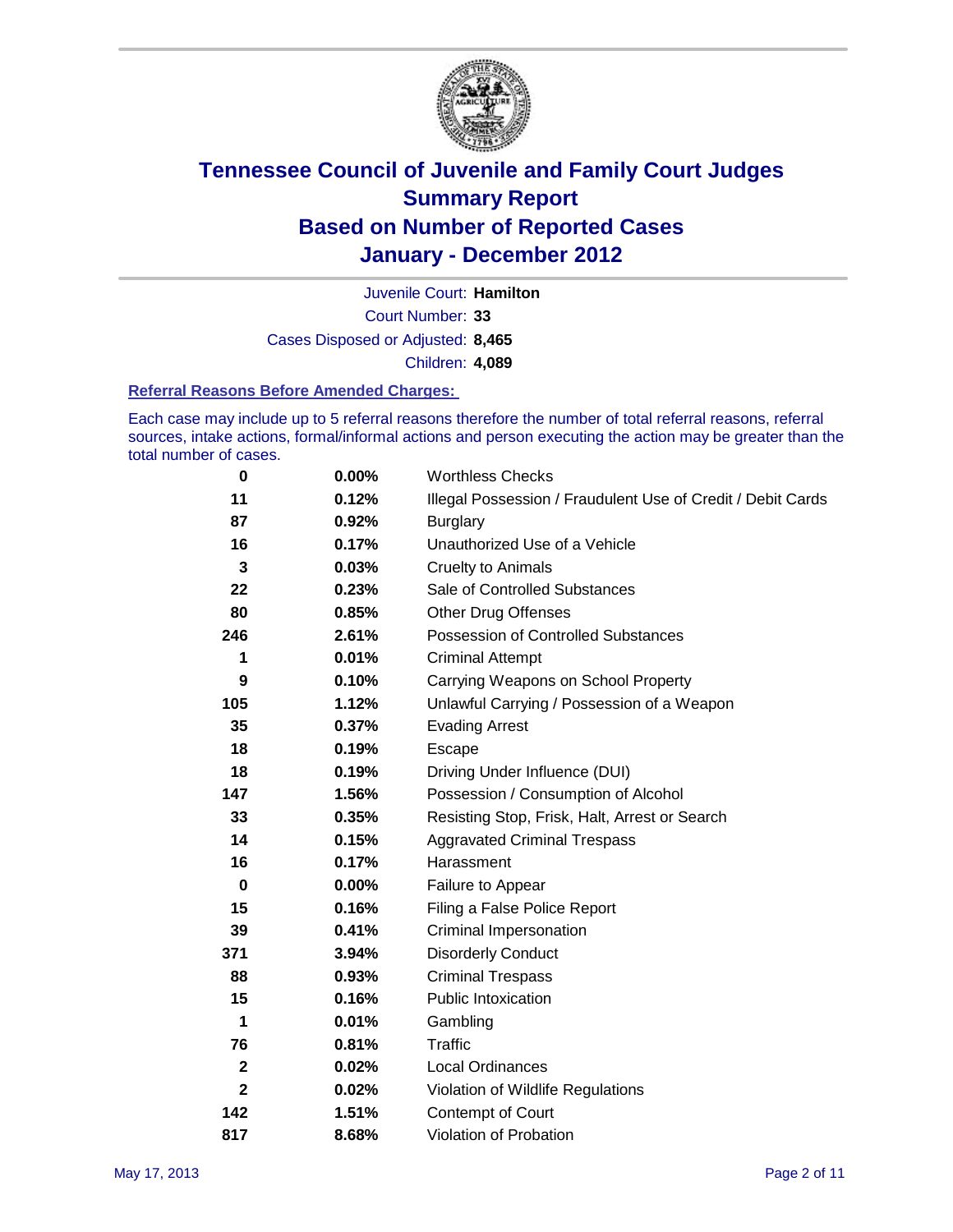

Court Number: **33** Juvenile Court: **Hamilton** Cases Disposed or Adjusted: **8,465** Children: **4,089**

#### **Referral Reasons Before Amended Charges:**

Each case may include up to 5 referral reasons therefore the number of total referral reasons, referral sources, intake actions, formal/informal actions and person executing the action may be greater than the total number of cases.

| 60       | 0.64%    | Violation of Aftercare                 |
|----------|----------|----------------------------------------|
| 392      | 4.16%    | Unruly Behavior                        |
| 594      | 6.31%    | Truancy                                |
| 324      | 3.44%    | In-State Runaway                       |
| 0        | $0.00\%$ | Out-of-State Runaway                   |
| 26       | 0.28%    | Possession of Tobacco Products         |
| $\bf{0}$ | $0.00\%$ | Violation of a Valid Court Order       |
| 11       | 0.12%    | <b>Violation of Curfew</b>             |
| $\bf{0}$ | 0.00%    | <b>Sexually Abused Child</b>           |
| 43       | 0.46%    | <b>Physically Abused Child</b>         |
| 499      | 5.30%    | Dependency / Neglect                   |
| 115      | 1.22%    | <b>Termination of Parental Rights</b>  |
| 0        | 0.00%    | <b>Violation of Pretrial Diversion</b> |
| 0        | $0.00\%$ | Violation of Informal Adjustment       |
| 0        | 0.00%    | <b>Judicial Review</b>                 |
| 0        | $0.00\%$ | <b>Administrative Review</b>           |
| 0        | 0.00%    | <b>Foster Care Review</b>              |
| 2,442    | 25.94%   | Custody                                |
| 348      | 3.70%    | Visitation                             |
| 0        | 0.00%    | Paternity / Legitimation               |
| 0        | $0.00\%$ | Child Support                          |
| 0        | $0.00\%$ | <b>Request for Medical Treatment</b>   |
| 0        | $0.00\%$ | <b>Consent to Marry</b>                |
| 427      | 4.54%    | Other                                  |
| 9,414    | 100.00%  | <b>Total Referrals</b>                 |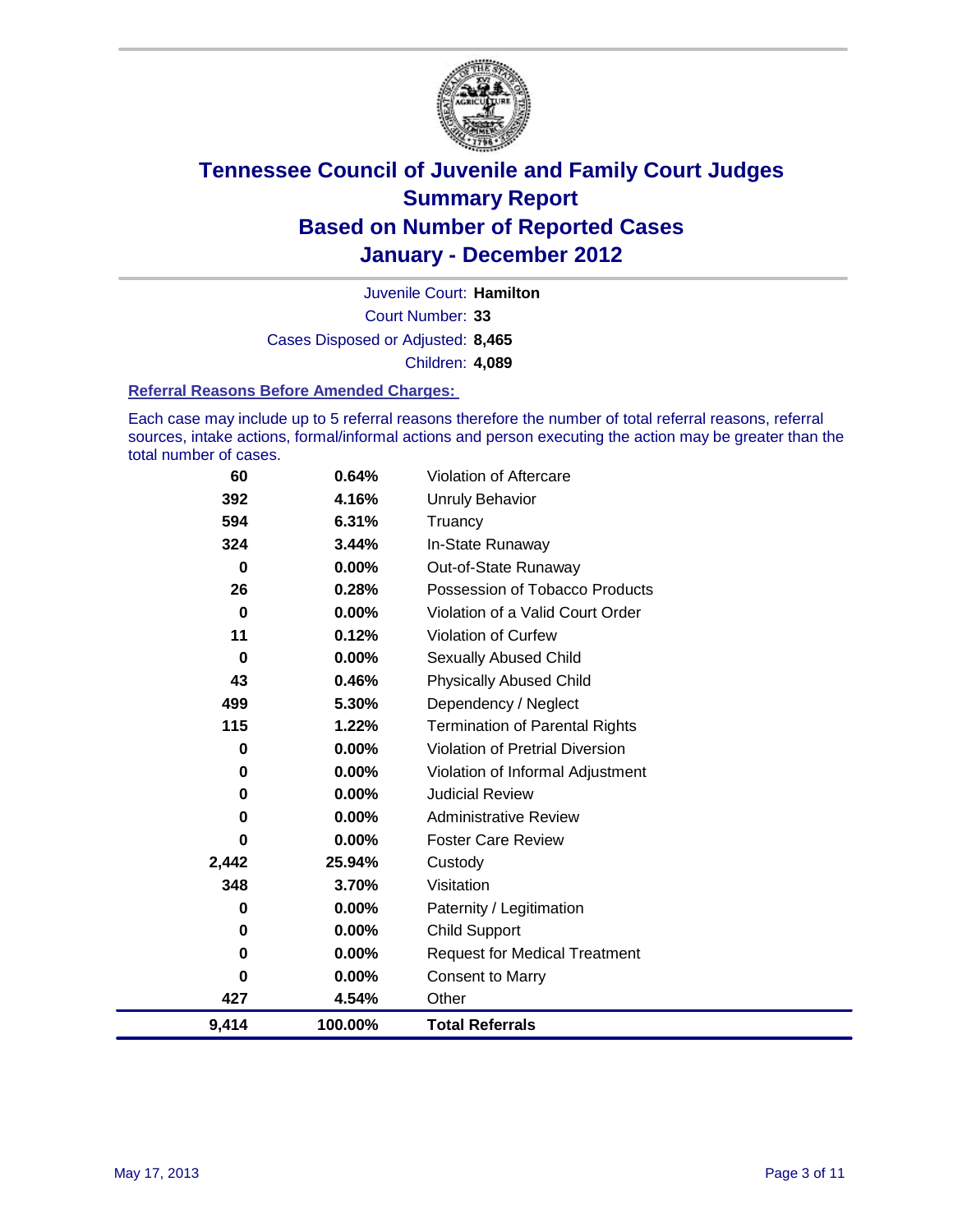

|                            | Juvenile Court: Hamilton          |                                   |  |  |  |
|----------------------------|-----------------------------------|-----------------------------------|--|--|--|
|                            |                                   | Court Number: 33                  |  |  |  |
|                            | Cases Disposed or Adjusted: 8,465 |                                   |  |  |  |
|                            | Children: 4,089                   |                                   |  |  |  |
| <b>Referral Sources: 1</b> |                                   |                                   |  |  |  |
| 3,161                      | 33.58%                            | Law Enforcement                   |  |  |  |
| 2,397                      | 25.46%                            | Parents                           |  |  |  |
| 1,158                      | 12.30%                            | Relatives                         |  |  |  |
| 1                          | 0.01%                             | Self                              |  |  |  |
| 585                        | 6.21%                             | School                            |  |  |  |
| 0                          | $0.00\%$                          | <b>CSA</b>                        |  |  |  |
| 780                        | 8.29%                             | <b>DCS</b>                        |  |  |  |
| 8                          | 0.08%                             | <b>Other State Department</b>     |  |  |  |
| $\bf{0}$                   | 0.00%                             | <b>District Attorney's Office</b> |  |  |  |
| 832                        | 8.84%                             | <b>Court Staff</b>                |  |  |  |
| 0                          | 0.00%                             | Social Agency                     |  |  |  |
| 34                         | 0.36%                             | <b>Other Court</b>                |  |  |  |
| 88                         | 0.93%                             | Victim                            |  |  |  |
| 5                          | 0.05%                             | Child & Parent                    |  |  |  |
| 1                          | 0.01%                             | Hospital                          |  |  |  |
| 7                          | 0.07%                             | Unknown                           |  |  |  |
| 357                        | 3.79%                             | Other                             |  |  |  |
| 9,414                      | 100.00%                           | <b>Total Referral Sources</b>     |  |  |  |

### **Age of Child at Referral: 2**

| 485<br>$\boldsymbol{4}$<br>0 | 11.86%<br>0.10%<br>0.00% | Ages 17 through 18<br>Ages 19 and Over<br><b>Unknown</b> |
|------------------------------|--------------------------|----------------------------------------------------------|
|                              |                          |                                                          |
|                              |                          |                                                          |
|                              |                          |                                                          |
| 24.53%<br>1,003              |                          | Ages 15 through 16                                       |
| 14.77%<br>604                |                          | Ages 13 through 14                                       |
|                              |                          | Ages 11 through 12                                       |
|                              |                          |                                                          |
|                              | 305                      | 7.46%                                                    |

<sup>1</sup> If different than number of Referral Reasons (9414), verify accuracy of your court's data.

<sup>2</sup> One child could be counted in multiple categories, verify accuracy of your court's data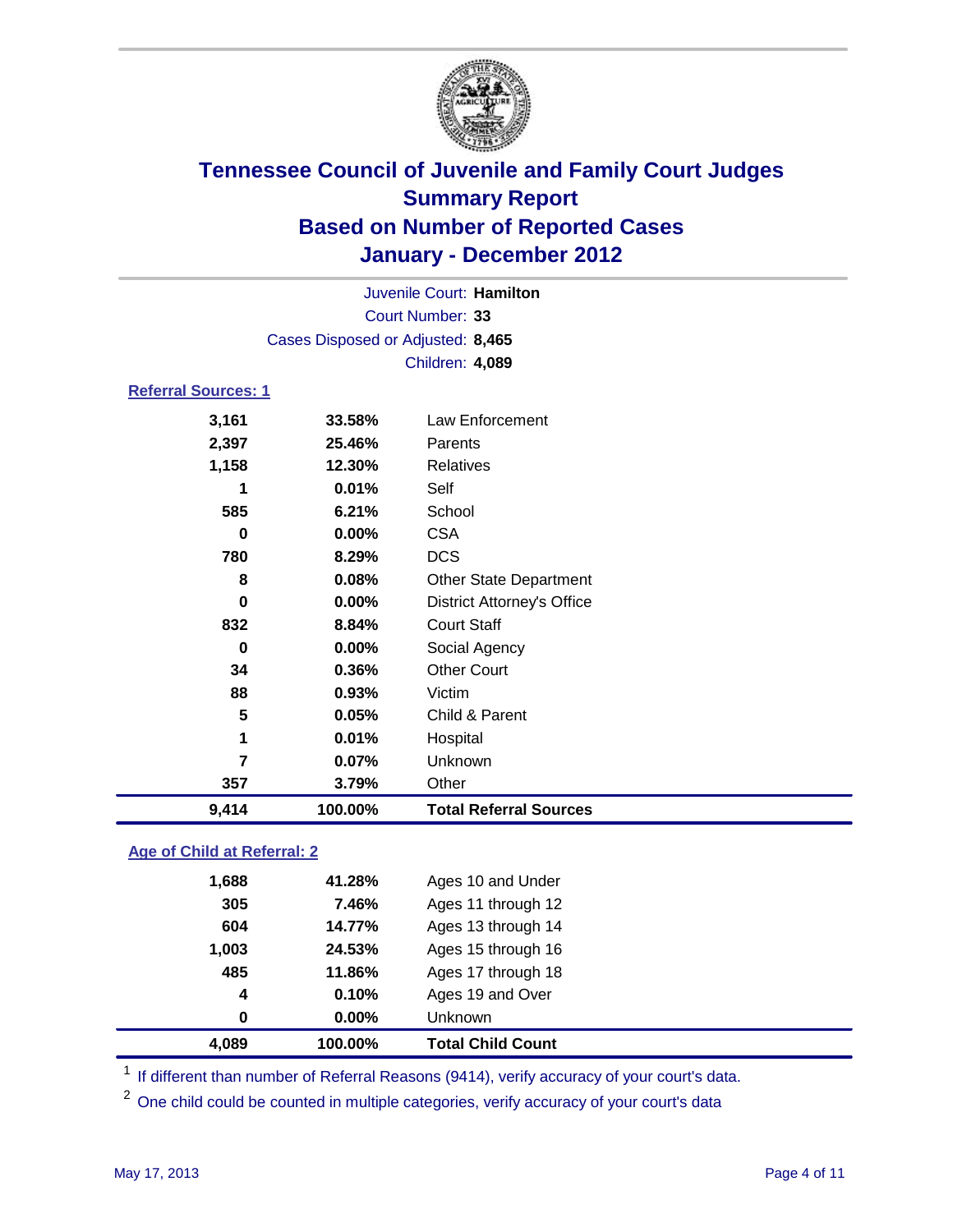

| Juvenile Court: Hamilton                |                                   |                          |  |  |  |
|-----------------------------------------|-----------------------------------|--------------------------|--|--|--|
|                                         | Court Number: 33                  |                          |  |  |  |
|                                         | Cases Disposed or Adjusted: 8,465 |                          |  |  |  |
| Children: 4,089                         |                                   |                          |  |  |  |
| Sex of Child: 1                         |                                   |                          |  |  |  |
| 2,292                                   | 56.05%                            | Male                     |  |  |  |
| 1,792                                   | 43.82%                            | Female                   |  |  |  |
| 5                                       | 0.12%                             | Unknown                  |  |  |  |
| 4,089                                   | 100.00%                           | <b>Total Child Count</b> |  |  |  |
| Race of Child: 1                        |                                   |                          |  |  |  |
| 1,973                                   | 48.25%                            | White                    |  |  |  |
| 1,956                                   | 47.84%                            | African American         |  |  |  |
| 3                                       | 0.07%                             | Native American          |  |  |  |
| 7                                       | 0.17%                             | Asian                    |  |  |  |
| 102                                     | 2.49%                             | Mixed                    |  |  |  |
| 48                                      | 1.17%                             | Unknown                  |  |  |  |
| 4,089                                   | 100.00%                           | <b>Total Child Count</b> |  |  |  |
| <b>Hispanic Origin: 1</b>               |                                   |                          |  |  |  |
| 46                                      | 1.12%                             | Yes                      |  |  |  |
| 3,930                                   | 96.11%                            | No                       |  |  |  |
| 113                                     | 2.76%                             | Unknown                  |  |  |  |
| 4,089                                   | 100.00%                           | <b>Total Child Count</b> |  |  |  |
| <b>School Enrollment of Children: 1</b> |                                   |                          |  |  |  |
| 1,544                                   | 37.76%                            | Yes                      |  |  |  |
| 147                                     | 3.60%                             | <b>No</b>                |  |  |  |
| 2,398                                   | 58.65%                            | Unknown                  |  |  |  |
| 4,089                                   | 100.00%                           | <b>Total Child Count</b> |  |  |  |

<sup>1</sup> One child could be counted in multiple categories, verify accuracy of your court's data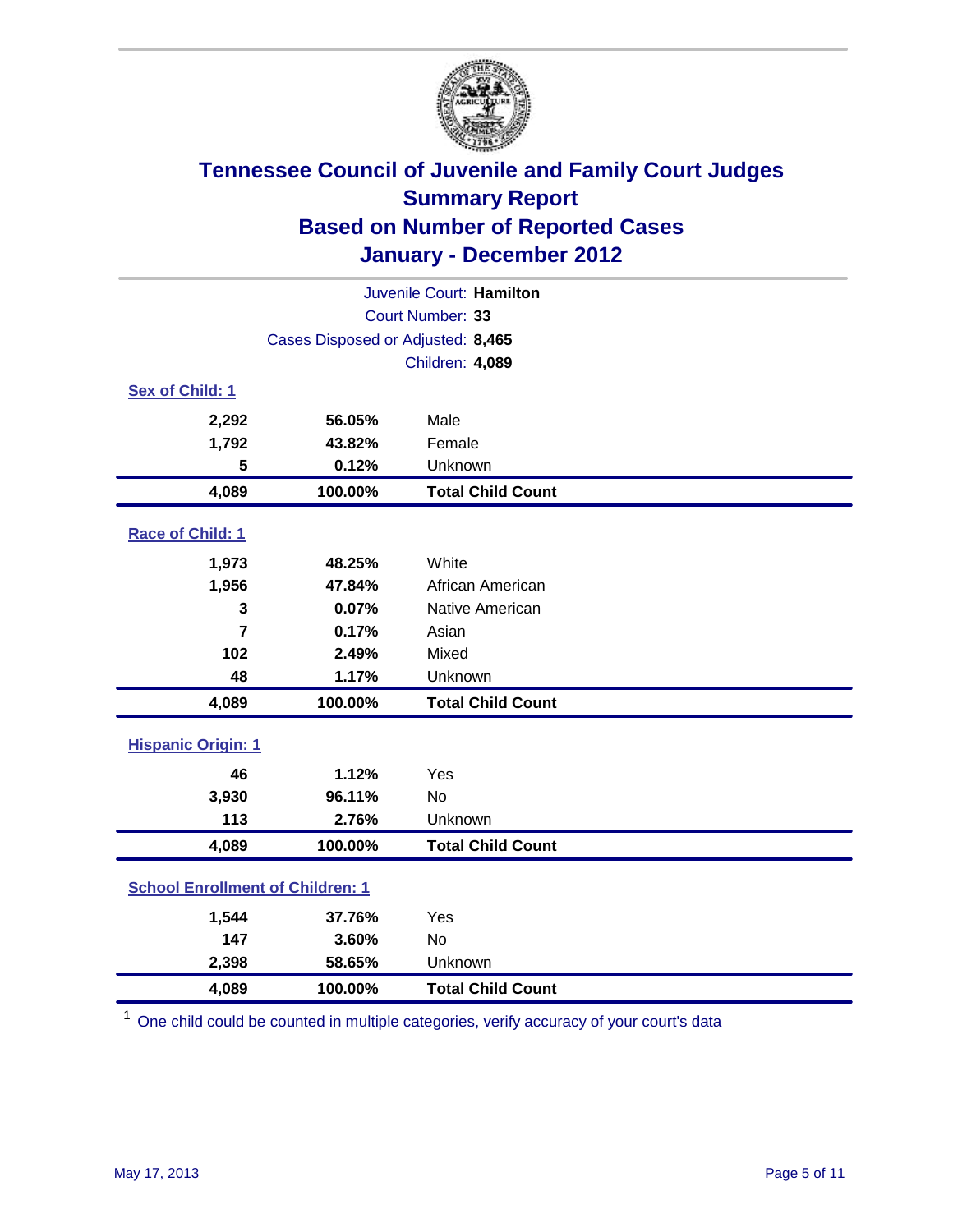

Court Number: **33** Juvenile Court: **Hamilton** Cases Disposed or Adjusted: **8,465** Children: **4,089**

### **Living Arrangement of Child at Time of Referral: 1**

| 4,089        | 100.00%  | <b>Total Child Count</b>     |  |
|--------------|----------|------------------------------|--|
| 148          | 3.62%    | Other                        |  |
| 537          | 13.13%   | Unknown                      |  |
| $\mathbf{2}$ | 0.05%    | Independent                  |  |
| 324          | 7.92%    | In an Institution            |  |
| 12           | 0.29%    | In a Residential Center      |  |
| 15           | $0.37\%$ | In a Group Home              |  |
| 117          | 2.86%    | With Foster Family           |  |
| 32           | 0.78%    | With Adoptive Parents        |  |
| 435          | 10.64%   | <b>With Relatives</b>        |  |
| 277          | 6.77%    | With Father                  |  |
| 1,737        | 42.48%   | With Mother                  |  |
| 47           | 1.15%    | With Mother and Stepfather   |  |
| 71           | 1.74%    | With Father and Stepmother   |  |
| 335          | 8.19%    | With Both Biological Parents |  |
|              |          |                              |  |

#### **Type of Detention: 2**

| 8,465 | 100.00%  | <b>Total Detention Count</b> |
|-------|----------|------------------------------|
| 0     | $0.00\%$ | Other                        |
| 1,670 | 19.73%   | Does Not Apply               |
| 6,691 | 79.04%   | Unknown                      |
| 0     | $0.00\%$ | Psychiatric Hospital         |
| 0     | 0.00%    | Jail - No Separation         |
| 0     | $0.00\%$ | Jail - Partial Separation    |
| 3     | 0.04%    | Jail - Complete Separation   |
| 101   | 1.19%    | Juvenile Detention Facility  |
| 0     | $0.00\%$ | Non-Secure Placement         |
|       |          |                              |

<sup>1</sup> One child could be counted in multiple categories, verify accuracy of your court's data

<sup>2</sup> If different than number of Cases (8465) verify accuracy of your court's data.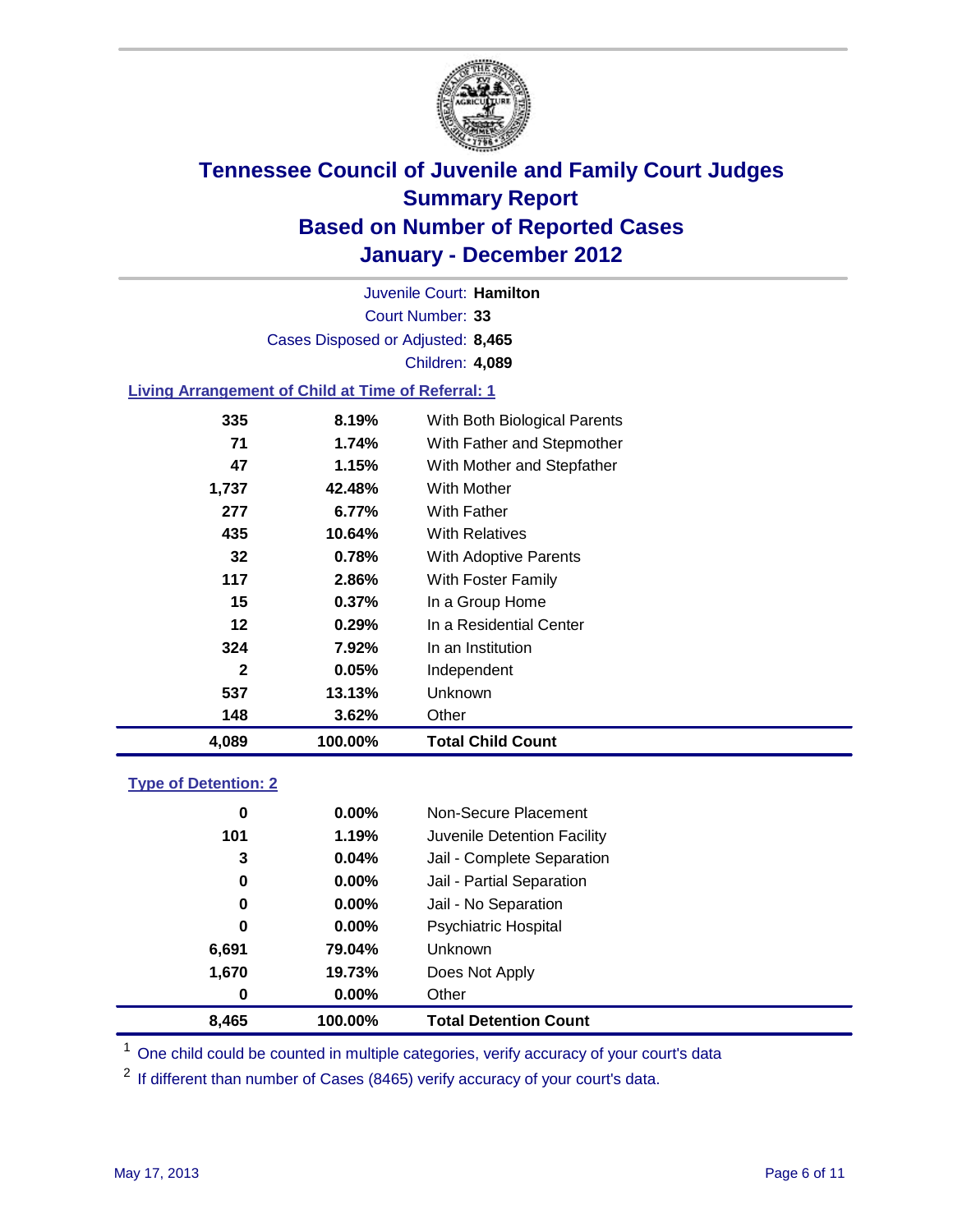

|                                                    | Juvenile Court: Hamilton<br>Court Number: 33 |                                      |  |  |  |
|----------------------------------------------------|----------------------------------------------|--------------------------------------|--|--|--|
|                                                    |                                              |                                      |  |  |  |
|                                                    | Cases Disposed or Adjusted: 8,465            |                                      |  |  |  |
| Children: 4,089                                    |                                              |                                      |  |  |  |
| <b>Placement After Secure Detention Hearing: 1</b> |                                              |                                      |  |  |  |
| 0                                                  | 0.00%                                        | Returned to Prior Living Arrangement |  |  |  |
| 1,481                                              | 17.50%                                       | Juvenile Detention Facility          |  |  |  |
| $\mathbf{2}$                                       | 0.02%                                        | Jail                                 |  |  |  |
| 0                                                  | 0.00%                                        | Shelter / Group Home                 |  |  |  |
| 20                                                 | 0.24%                                        | Foster Family Home                   |  |  |  |
| $\bf{0}$                                           | 0.00%                                        | Psychiatric Hospital                 |  |  |  |
| 2,120                                              | 25.04%                                       | Unknown                              |  |  |  |
| 4,840                                              | 57.18%                                       | Does Not Apply                       |  |  |  |
| $\mathbf{2}$                                       | 0.02%                                        | Other                                |  |  |  |
| 8,465                                              | 100.00%                                      | <b>Total Placement Count</b>         |  |  |  |
|                                                    |                                              |                                      |  |  |  |
| <b>Intake Actions: 2</b>                           |                                              |                                      |  |  |  |
| 8,815                                              | 93.64%                                       | <b>Petition Filed</b>                |  |  |  |
| $\bf{0}$                                           | 0.00%                                        | <b>Motion Filed</b>                  |  |  |  |
| 123                                                | 1.31%                                        | <b>Citation Processed</b>            |  |  |  |
| $\bf{0}$                                           | 0.00%                                        | Notification of Paternity Processed  |  |  |  |
| 0                                                  | 0.00%                                        | Scheduling of Judicial Review        |  |  |  |
| 0                                                  | 0.00%                                        | Scheduling of Administrative Review  |  |  |  |
| $\bf{0}$                                           | 0.00%                                        | Scheduling of Foster Care Review     |  |  |  |
| $\bf{0}$                                           | 0.00%                                        | Unknown                              |  |  |  |
| $\mathbf{2}$                                       | 0.02%                                        | Does Not Apply                       |  |  |  |
| 474                                                | 5.04%                                        | Other                                |  |  |  |
| 9,414                                              | 100.00%                                      | <b>Total Intake Count</b>            |  |  |  |

<sup>1</sup> If different than number of Cases (8465) verify accuracy of your court's data.

<sup>2</sup> If different than number of Referral Reasons (9414), verify accuracy of your court's data.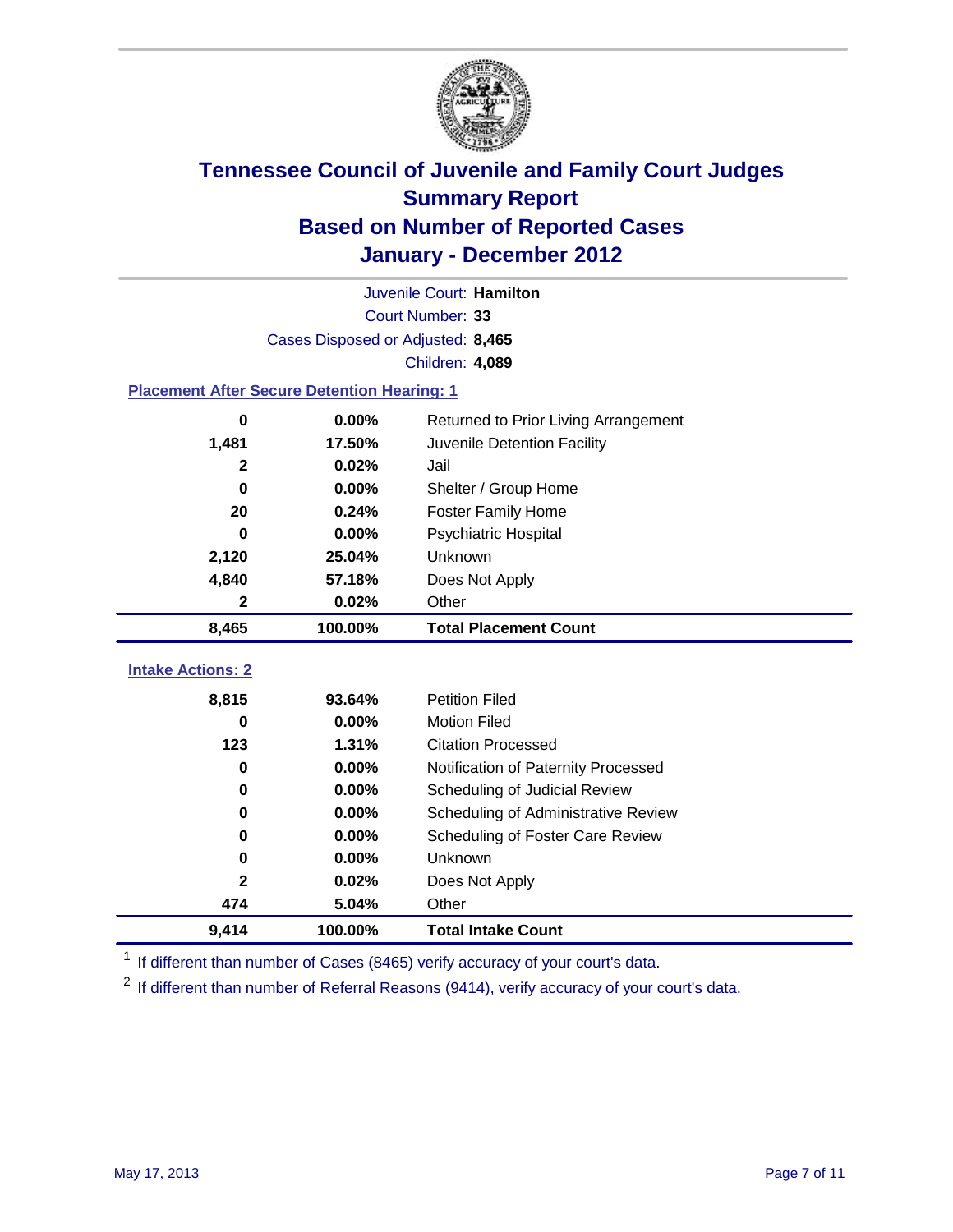

Court Number: **33** Juvenile Court: **Hamilton** Cases Disposed or Adjusted: **8,465** Children: **4,089**

#### **Last Grade Completed by Child: 1**

| 90                                      | 2.28%   | Too Young for School         |  |
|-----------------------------------------|---------|------------------------------|--|
| 33                                      | 0.84%   | Preschool                    |  |
| 55                                      | 1.39%   | Kindergarten                 |  |
| 47                                      | 1.19%   | 1st Grade                    |  |
| 35                                      | 0.89%   | 2nd Grade                    |  |
| 28                                      | 0.71%   | 3rd Grade                    |  |
| 43                                      | 1.09%   | 4th Grade                    |  |
| 59                                      | 1.50%   | 5th Grade                    |  |
| 109                                     | 2.76%   | 6th Grade                    |  |
| 143                                     | 3.62%   | 7th Grade                    |  |
| 214                                     | 5.42%   | 8th Grade                    |  |
| 251                                     | 6.36%   | 9th Grade                    |  |
| 239                                     | 6.06%   | 10th Grade                   |  |
| 136                                     | 3.45%   | 11th Grade                   |  |
| 84                                      | 2.13%   | 12th Grade                   |  |
| 76                                      | 1.93%   | Non-Graded Special Ed        |  |
| 5                                       | 0.13%   | <b>GED</b>                   |  |
| 5                                       | 0.13%   | Graduated                    |  |
| 12                                      | 0.30%   | <b>Never Attended School</b> |  |
| 2,279                                   | 57.77%  | Unknown                      |  |
| $\mathbf 2$                             | 0.05%   | Other                        |  |
| 3,945                                   | 100.00% | <b>Total Child Count</b>     |  |
| <b>Enrolled in Special Education: 1</b> |         |                              |  |

| 4,089 | 100.00% | <b>Total Child Count</b> |  |
|-------|---------|--------------------------|--|
| 3,113 | 76.13%  | Unknown                  |  |
| 884   | 21.62%  | No                       |  |
| 92    | 2.25%   | Yes                      |  |
|       |         |                          |  |

One child could be counted in multiple categories, verify accuracy of your court's data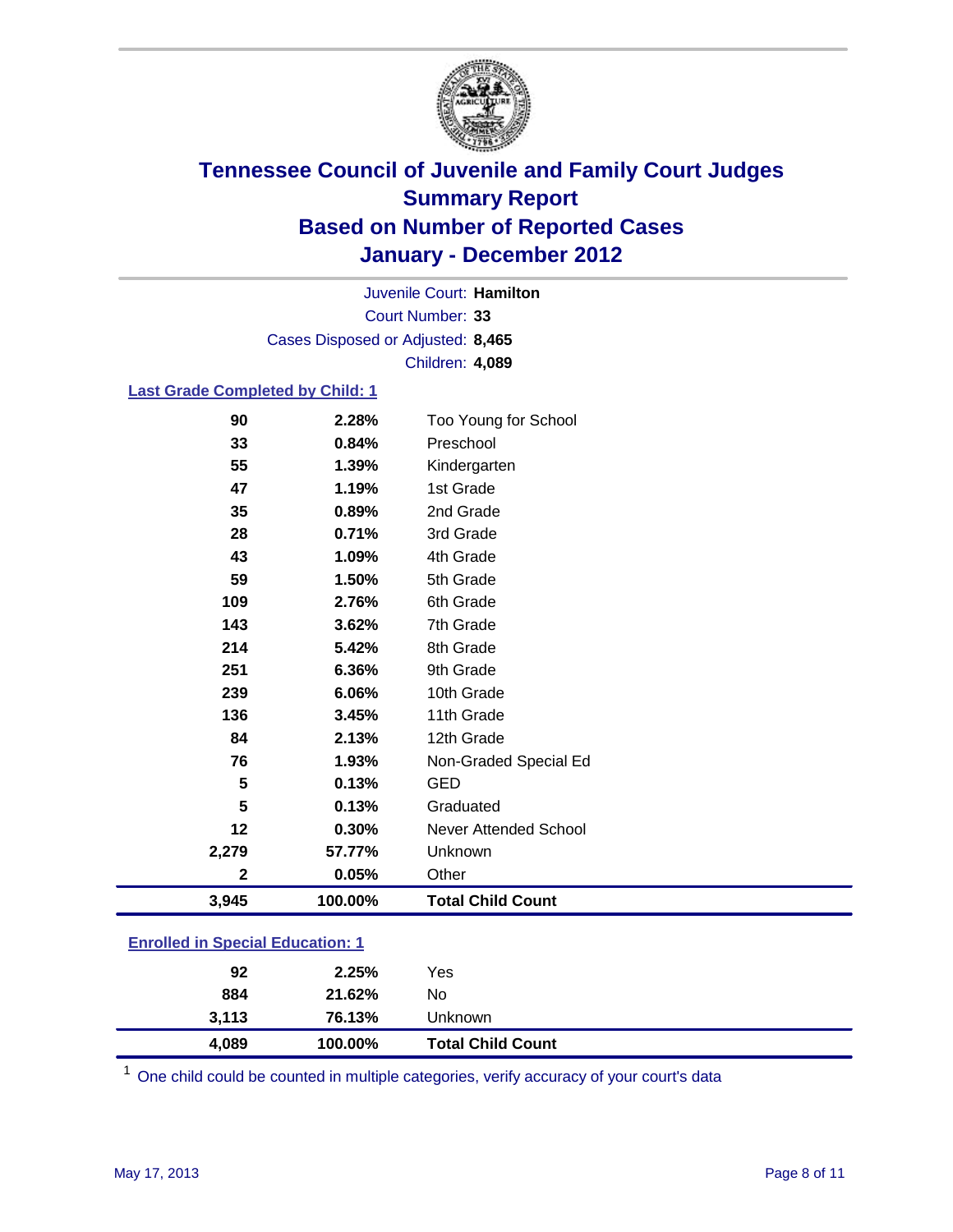

|                              | Juvenile Court: Hamilton          |                           |  |
|------------------------------|-----------------------------------|---------------------------|--|
|                              | Court Number: 33                  |                           |  |
|                              | Cases Disposed or Adjusted: 8,465 |                           |  |
|                              | Children: 4,089                   |                           |  |
| <b>Action Executed By: 1</b> |                                   |                           |  |
| 495                          | 5.26%                             | Judge                     |  |
| 8,330                        | 88.49%                            | Magistrate                |  |
| 589                          | 6.26%                             | <b>YSO</b>                |  |
| 0                            | $0.00\%$                          | Other                     |  |
| 0                            | 0.00%                             | Unknown                   |  |
| 9,414                        | 100.00%                           | <b>Total Action Count</b> |  |

### **Formal / Informal Actions: 1**

| 2,069 | 21.98%   | Dismissed                                        |
|-------|----------|--------------------------------------------------|
| 47    | 0.50%    | Retired / Nolle Prosequi                         |
| 2,436 | 25.88%   | <b>Complaint Substantiated Delinquent</b>        |
| 363   | 3.86%    | <b>Complaint Substantiated Status Offender</b>   |
| 467   | 4.96%    | <b>Complaint Substantiated Dependent/Neglect</b> |
| 1     | 0.01%    | <b>Complaint Substantiated Abused</b>            |
| 4     | 0.04%    | <b>Complaint Substantiated Mentally III</b>      |
| 593   | 6.30%    | Informal Adjustment                              |
| 3,176 | 33.74%   | <b>Pretrial Diversion</b>                        |
| 124   | 1.32%    | <b>Transfer to Adult Court Hearing</b>           |
| 0     | $0.00\%$ | Charges Cleared by Transfer to Adult Court       |
| 46    | 0.49%    | <b>Special Proceeding</b>                        |
| 0     | $0.00\%$ | <b>Review Concluded</b>                          |
| 17    | 0.18%    | Case Held Open                                   |
| 71    | 0.75%    | Other                                            |
| 0     | $0.00\%$ | Unknown                                          |
| 9,414 | 100.00%  | <b>Total Action Count</b>                        |

<sup>1</sup> If different than number of Referral Reasons (9414), verify accuracy of your court's data.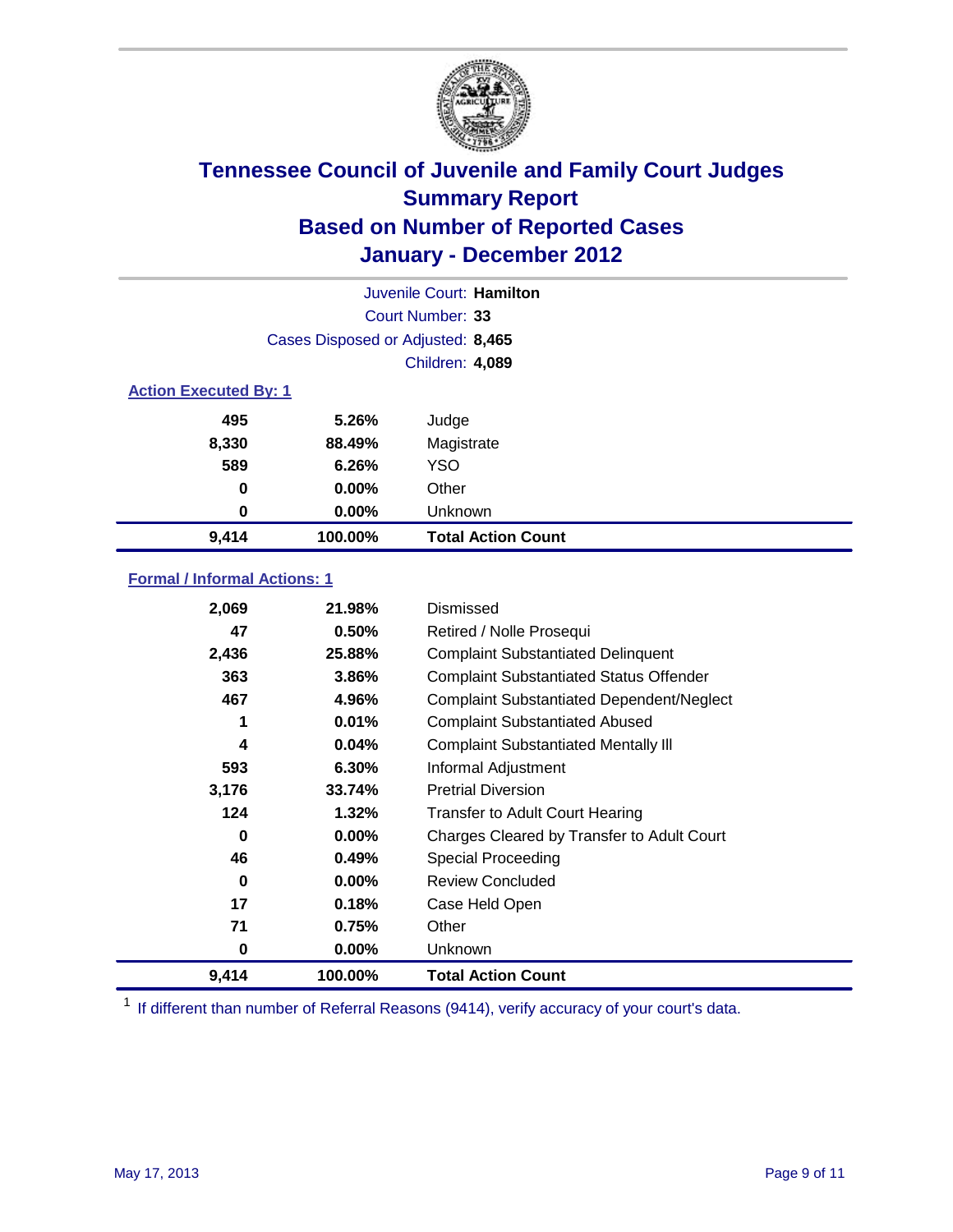

|                       |                                   | Juvenile Court: Hamilton                              |
|-----------------------|-----------------------------------|-------------------------------------------------------|
|                       |                                   | Court Number: 33                                      |
|                       | Cases Disposed or Adjusted: 8,465 |                                                       |
|                       |                                   | Children: 4,089                                       |
| <b>Case Outcomes:</b> |                                   | There can be multiple outcomes for one child or case. |
| 1,735                 | 10.08%                            | <b>Case Dismissed</b>                                 |
| 36                    | 0.21%                             | Case Retired or Nolle Prosequi                        |
| 826                   | 4.80%                             | Warned / Counseled                                    |
| 4,984                 | 28.96%                            | <b>Held Open For Review</b>                           |
| 1,090                 | 6.33%                             | Supervision / Probation to Juvenile Court             |
| 16                    | 0.09%                             | <b>Probation to Parents</b>                           |
| 25                    | 0.15%                             | Referral to Another Entity for Supervision / Service  |
| 0                     | 0.00%                             | Referred for Mental Health Counseling                 |
| 182                   | 1.06%                             | Referred for Alcohol and Drug Counseling              |
| 0                     | 0.00%                             | <b>Referred to Alternative School</b>                 |
| 0                     | 0.00%                             | Referred to Private Child Agency                      |
| 11                    | 0.06%                             | Referred to Defensive Driving School                  |
| 0                     | 0.00%                             | Referred to Alcohol Safety School                     |
| 163                   | 0.95%                             | Referred to Juvenile Court Education-Based Program    |
| 0                     | 0.00%                             | Driver's License Held Informally                      |
| 0                     | 0.00%                             | <b>Voluntary Placement with DMHMR</b>                 |
| 0                     | 0.00%                             | <b>Private Mental Health Placement</b>                |
| 0                     | 0.00%                             | <b>Private MR Placement</b>                           |
| 1                     | 0.01%                             | Placement with City/County Agency/Facility            |
| 853                   | 4.96%                             | Placement with Relative / Other Individual            |
| 68                    | 0.40%                             | Fine                                                  |
| 326                   | 1.89%                             | <b>Public Service</b>                                 |
| 149                   | 0.87%                             | Restitution                                           |
| 9                     | 0.05%                             | <b>Runaway Returned</b>                               |
| 385                   | 2.24%                             | No Contact Order                                      |
| 0                     | 0.00%                             | Injunction Other than No Contact Order                |
| 291                   | 1.69%                             | <b>House Arrest</b>                                   |
| 10                    | 0.06%                             | <b>Court Defined Curfew</b>                           |
| 134                   | 0.78%                             | Dismissed from Informal Adjustment                    |
| 0                     | 0.00%                             | <b>Dismissed from Pretrial Diversion</b>              |
| 278                   | 1.62%                             | <b>Released from Probation</b>                        |
| 25                    | 0.15%                             | <b>Transferred to Adult Court</b>                     |
| $\bf{0}$              | $0.00\%$                          | <b>DMHMR Involuntary Commitment</b>                   |